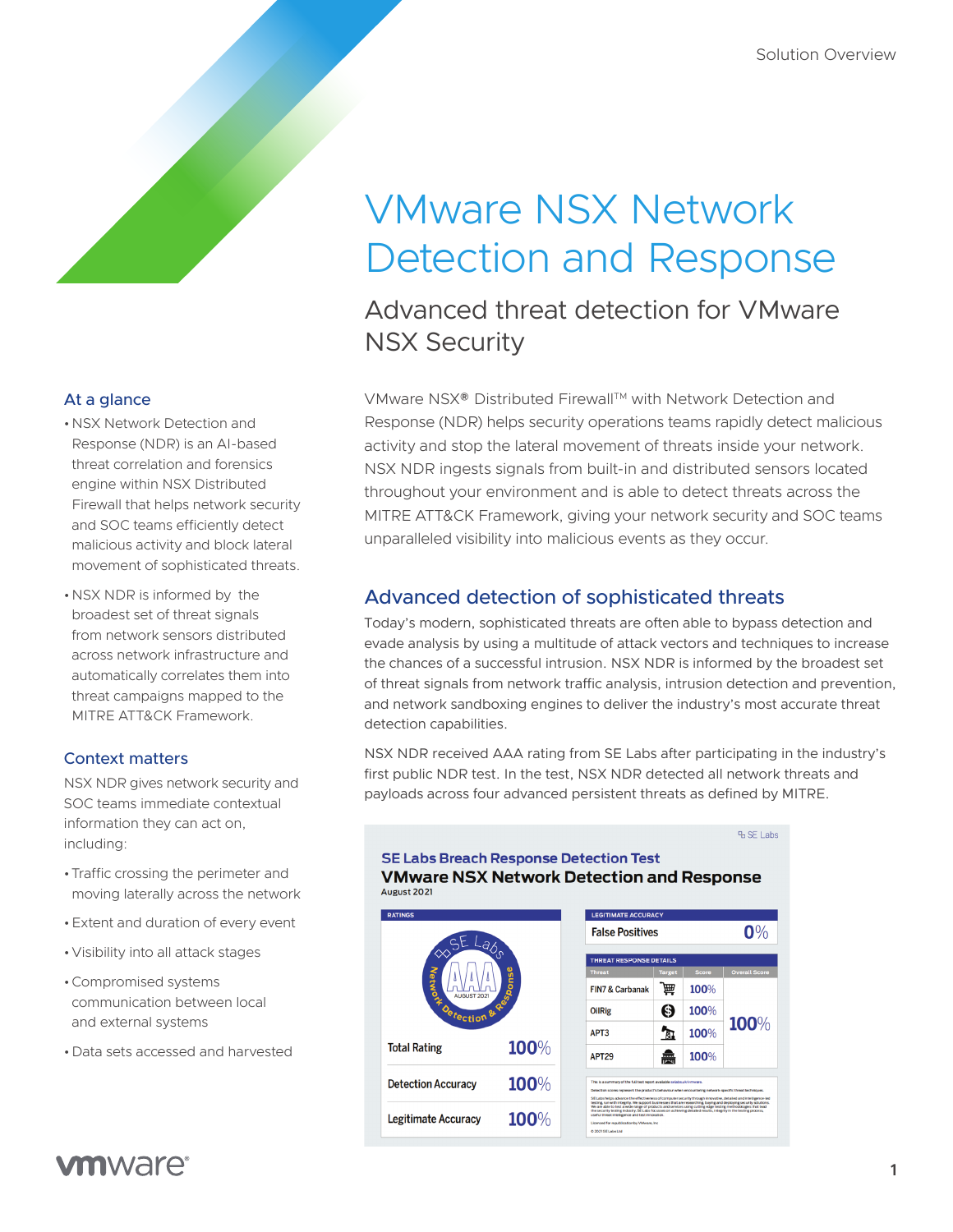VMware NSX Network Detection and Response

#### Broadest set of built-in detectors

NSX NDR ingests signals from detectors within NSX—spanning a full system emulation sandbox, an AI- based Network Traffic Analytics engine, a signature-based IDS/ IPS engine and third-party threat intelligence feeds.

#### Distributed agentless network sensors

All the detectors within NSX Distributed Firewall are distributed as agentless sensors at each workload within the hypervisor, ensuring inspection of all East-West traffic while providing the most authoritative context for accurate threat detection.

#### Inspection of encrypted traffic and artifacts

NSX NDR detects threats in encrypted traffic with novel machine learning models that operate on JA3 hashes and network meta-data. It uniquely analyzes encrypted files at each host through guest introspection before they are written to disk.

## Immediately increase SOC efficiency and reduce false positives

Your security resources are likely overwhelmed by a multitude of false positives that are constantly generated by legacy security tools that can't determine if an anomaly is malicious or not. This zaps help desk resources and impacts morale while real threats get lost in the noise.

NSX NDR solves this problem by focusing on threat campaigns rather than just isolated anomalous events. Our AI-based correlation engine generates high fidelity, highly accurate alerts that provide authoritative context to speed up forensics. This allows security operations teams to direct their attention on a small subset of relevant events instead of digging through thousands of anomalies.

## Complete visibility into threats moving both into and throughout your network

Other NDR solutions require discrete network sensors that tap into traffic for inspection and analysis. This approach forces organizations to make hard decisions about where to place sensors—a strategy that leads to selective inspection of traffic and creates inspection bottlenecks inside your network.

By building network detection and response capabilities natively into the vNIC within the hypervisor, NSX NDR is able to lean on distributed sensors in every workload to eliminate the need for any network taps or discrete sensors. This enables organizations to inspect all traffic in a highly scalable and distributed manner.

Because NSX NDR provides both North-South and East-West visibility, NSX NDR is able to detect threats earlier and with much higher fidelity than other NDR solutions.



Malicious hackers are the #1 threat keeping security leaders up at night. Sophisticated attackers are too numerous and too determined to get caught by perimeter defenses.

## Quickly map incident actions to MITRE ATT@CK

NDR maps adversaries<sup>1</sup> campaigns to the tactics and techniques outlined by THE MITRE ATT&CK Framework, providing coverage and protection across 12 MITRE ATT&CK tactics through network prevention, detection and response capabilities the broadest coverage in the industry. A NDR campaign scenario below illustrates the value of correlating MITRE ATT&CK matrix of tactics and techniques across the distributed security services: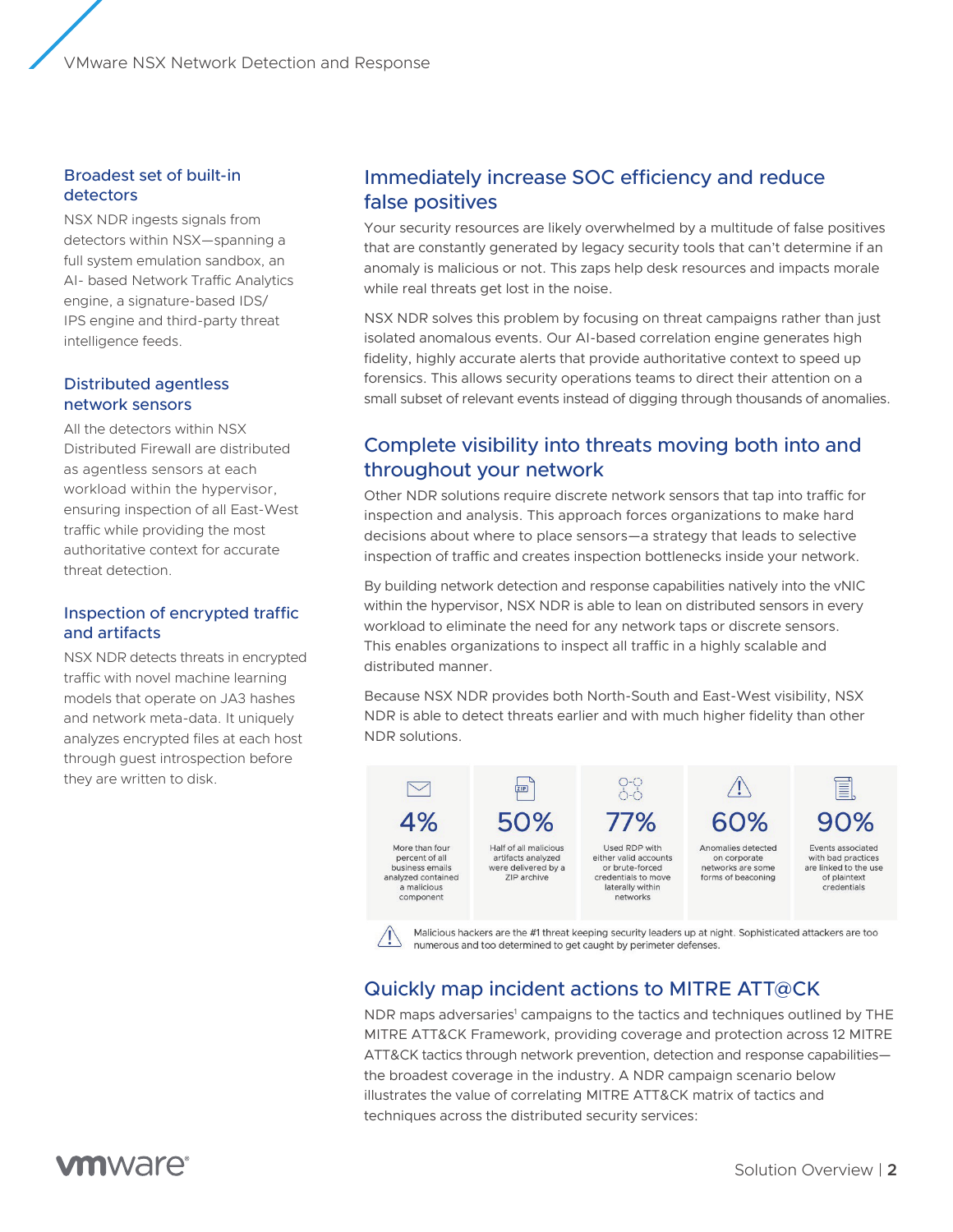- Initial Access & Execution: NSX NDR receives signals regarding initial access attempts by detecting phishing emails and malicious links that trick your users and evade your defenses.
- Execution, Persistence and Privilege Escalation: NSX NDR receives signals about the malicious nature of the artifact analyzed. Using industry-leading file analysis capabilities, it detects persistent advanced threats that attempt to escalate privileges and evade detection.
- Discovery and Lateral Movement: NSX NDR receives signals on detected, network anomalous activity with a deep understanding of malicious behaviors and the ability to discern between benign anomalies, malicious lateral movement, account discoveries and brute-force techniques.
- Collection, Command and Control and Exfiltration: NSX NDR receives signals on anomalous network activity that detect the staging of data and alternative protocols used to communicate and exfiltrate data.

## Certified Hardware Specifications for On-Premises Deployment

|                         | 1G<br><b>Network</b><br>sensor                              | 10 <sub>G</sub><br><b>Network</b><br>sensor                                  | Data<br>node                                               | Manager                                                     | Detection<br>engine                                         |  |  |  |
|-------------------------|-------------------------------------------------------------|------------------------------------------------------------------------------|------------------------------------------------------------|-------------------------------------------------------------|-------------------------------------------------------------|--|--|--|
| Base Model              | Dell PowerEdge R440                                         |                                                                              |                                                            |                                                             |                                                             |  |  |  |
| Processor(s)            | 1 Intel Xeon<br>Silver 4114                                 | 2 Intel Xeon<br>Silver 4114                                                  | 1 Intel Xeon<br>Silver 4116                                | 1 Intel Xeon<br>Silver 4114                                 | 1 Intel Xeon<br>Silver 4114                                 |  |  |  |
| <b>RAM</b>              | 32GB                                                        | <b>128GB</b>                                                                 | 64GB                                                       | 64GB                                                        | 64GB                                                        |  |  |  |
| Hard disk<br>drive      | $2 \times 1TB$<br>3.5 SATA<br><b>HDD</b><br>$(7.2K$ RPM $)$ | $2 \times 1TB$<br>3.5 SATA<br><b>HDD</b><br>$(7.2K$ RPM $)$                  | $4 \times 2TB$<br>3.5 SATA<br><b>HDD</b><br>$(10K$ RPM $)$ | $4 \times 2TB$<br>3.5 SATA<br><b>HDD</b><br>$(7.2K$ RPM $)$ | $2 \times 1TB$<br>3.5 SATA<br><b>HDD</b><br>$(7.2K$ RPM $)$ |  |  |  |
| Software<br><b>RAID</b> | $\mathbf{1}$                                                | $\mathbf{1}$                                                                 | 10                                                         | 10 <sup>2</sup>                                             | $\mathbf{1}$                                                |  |  |  |
| Internal<br>controller  | PERC H750p                                                  |                                                                              |                                                            |                                                             |                                                             |  |  |  |
| Monitoring<br>ports     | $4 \times 1$ GbE<br>ports <sup>2</sup>                      | Up to $4 \times 1$<br>GbE<br>Up to $2 \times 10$<br>$GbE$ ports <sup>2</sup> |                                                            |                                                             |                                                             |  |  |  |
| Management<br>port      | 1 GbE port                                                  |                                                                              |                                                            |                                                             |                                                             |  |  |  |

#### Recommended hardware specifications<sup>1</sup>

 $\Gamma$